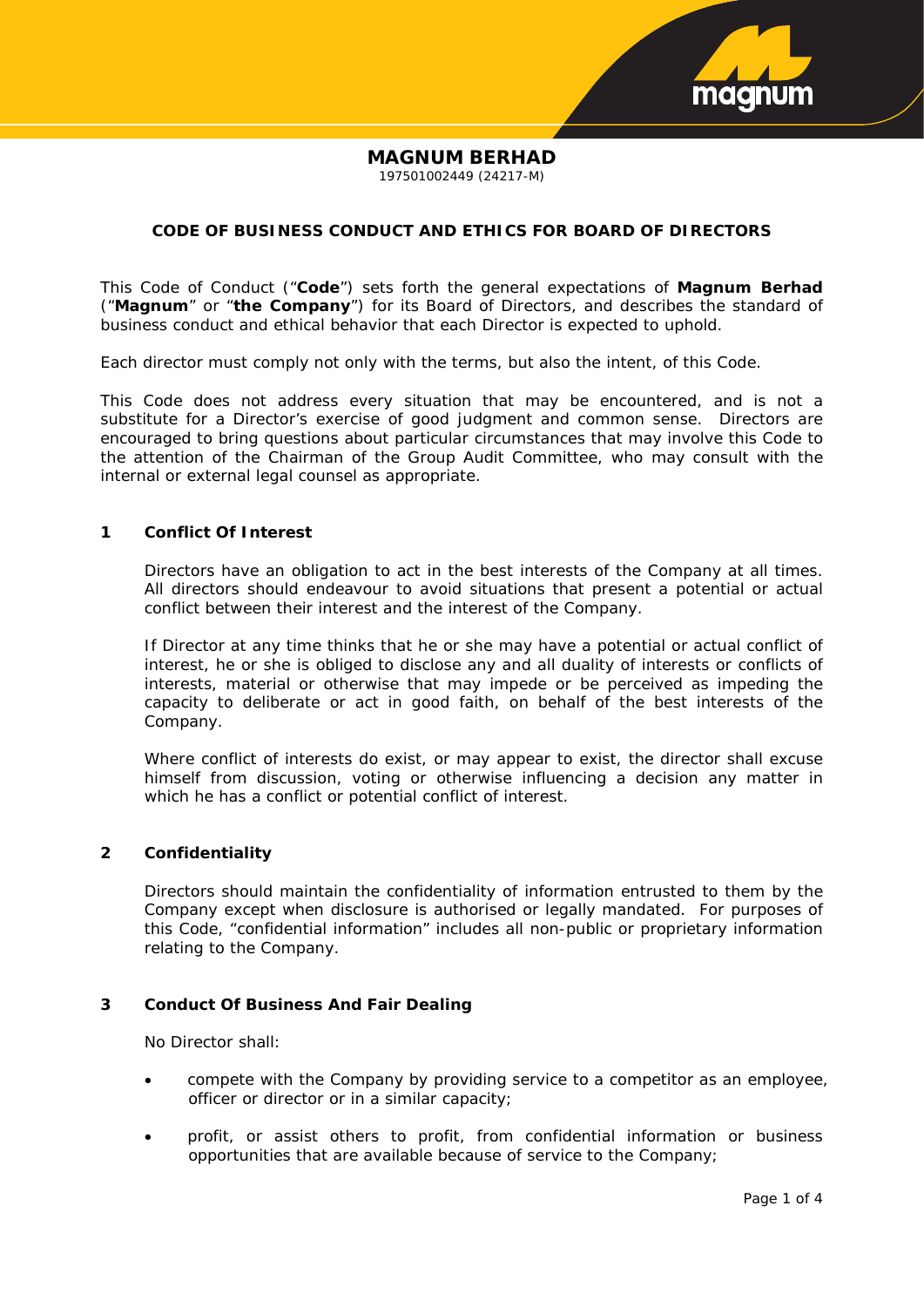- improperly influence or attempt to influence any business transaction between the Company and another entity in which a Director has a direct or indirect financial interest or acts as an employee, officer or director or in a similar capacity; or
- take unfair advantage of any customer, supplier, competitor or other person through manipulation, concealment, misrepresentation of material facts or other unfair-dealing practice.

## **4 Gifts**

Directors shall not seek or accept from third parties any favour in whatsoever form or howsoever described in connection with the business of the Company or their duties. Social amenities customarily associated with legitimate business relationships are permissible.

## **5 Protection And Proper Use Of Company's Funds, Assets And Information**

Directors are expected to exercise their business judgment in a manner that protects and promotes the efficient use of the Company's funds, assets and information. All Company's funds, assets or information shall not be used to pursue personal opportunities or gain.

## **6 Anti-Bribery And Anti-Corruption**

Directors shall not offer, give, solicit or accept any form of bribes in order to achieve any business or personal advantage for themselves or others or engage in any transaction that contravene any applicable anti-bribery or anti-corruption laws.

Please refer to the Company's Anti-Bribery and Anti-Corruption Policy and Procedure ("**ABAC Policy**") which was approved by the Board on 26 August 2020 and is also made available on the Company's website.

## **7 Insider Trading**

Directors who are in possession of market sensitive information are not allowed to trade in securities of the Company or another listed company if that information has not been made public. Directors are also prohibited from disclosing any non-public price sensitive information to any third party.

## **8 Anti-Money Laundering**

Money laundering is a process by which persons or groups try to conceal the proceeds of illegal activities or try to make the sources of their illegal funds look legitimate. Directors should always ensure that they are conducting business with reputable customers, for legitimate business purposes and with legitimate funds. Directors need to be mindful of the risk of the Group's business being used for money laundering activities and if they suspect money laundering activities, they should report it to the Chairman of Group Audit Committee.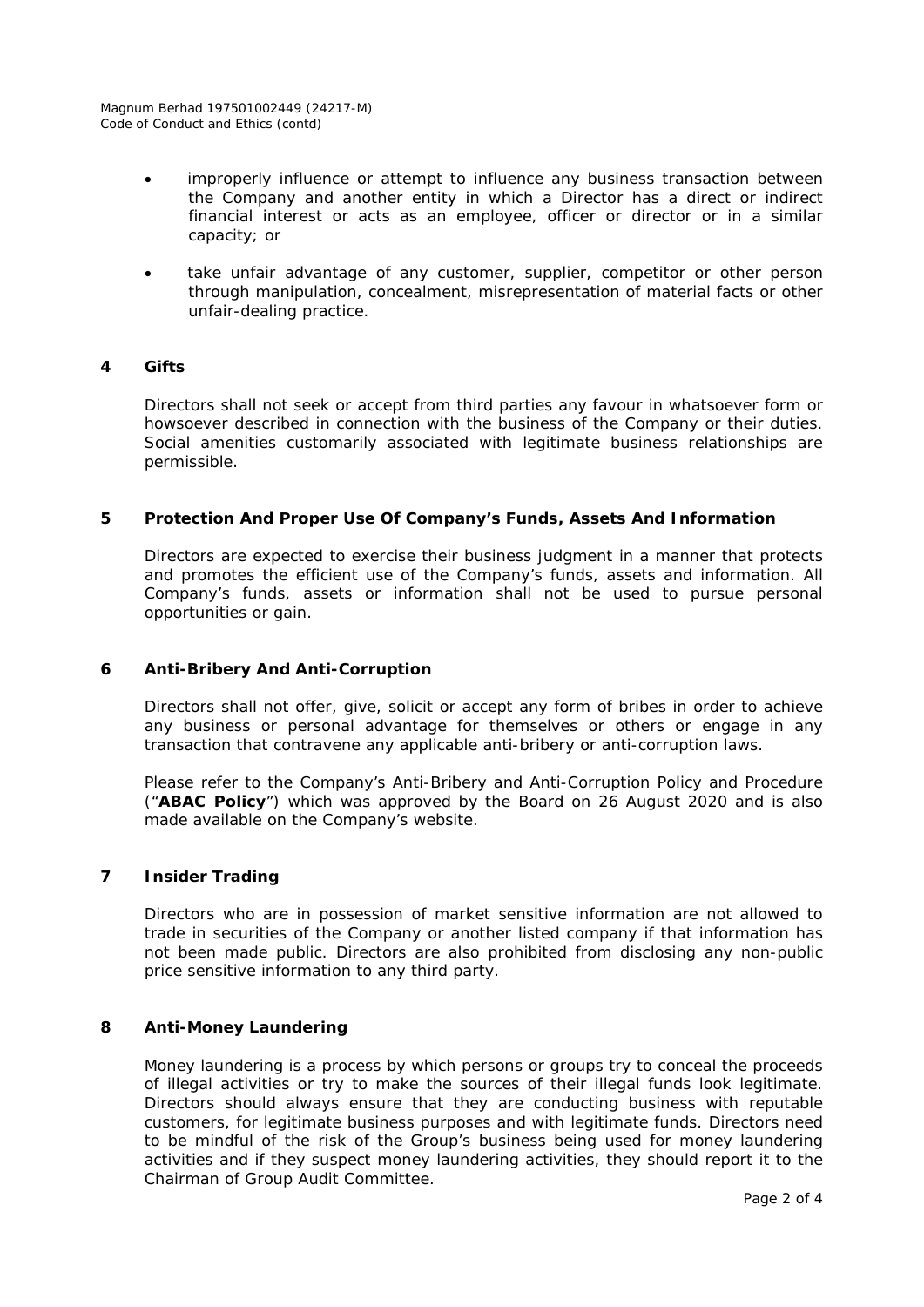Magnum Berhad 197501002449 (24217-M) Code of Conduct and Ethics (contd)

#### **9 Compliance With Laws, Rules And Regulations**

Directors shall comply, and oversee compliance by employees, officers and other directors, with laws, rules and regulations applicable to the Company.

Directors shall fulfill the criteria for eligibility to be a director in accordance with the laws, rules and regulations applicable to the Company. Should a sitting Director be adjudged to have brought the Company into disrepute, or committed a serious breach of the laws, rules, and regulations applicable to the Company, then he/she shall be removed from office.

#### **10 Reporting Of Violations Or Unethical Behaviour**

Directors shall communicate any suspected violations of this Code promptly to Chairman of the Group Audit Committee. Violations will be investigated by the Board or by a person or persons designated by the Board, and appropriate action will be taken in the event of any violations of the Code.

Directors should promote ethical behavior and review the Company's steps to

- (a) encourage employees to talk to supervisors, managers and other appropriate personnel when in doubt about the best course of action in a particular situation;
- (b) encourage employees to report violations of laws, rules, regulations, or the Company's employee code of conduct, and potential ethics violations or noncompliance to appropriate personnel; and
- (c) inform employees that the Company will not allow retaliation for reports made in good faith.

#### **11 Whistle Blowing Policy**

As part of the Group's continuous efforts to ensure good corporate governance practices, a Whistle Blowing Policy has been established to provide a clear line of communication and reporting of concerns by employees and stakeholders at all levels in confidence and without the risk of reprisal. This policy serves as a guide for employees and external stakeholders to report or raise any genuine concerns about possible improprieties in matters of financial reporting, actual or suspected unethical, unlawful, wrongful or improper conduct, non-compliance with regulatory requirements and other malpractices. This policy also sets out the reporting procedure and whistle blower confidentiality and protection against any reprisal, intimidation or harassment against the whistle blower.

#### **12 Waiver**

Waivers of a provision of this Code can only be made by the Board of Directors, and shall be granted only in very exceptional circumstances. The Company shall disclose any such waiver, and the Board's rationale for its decision.